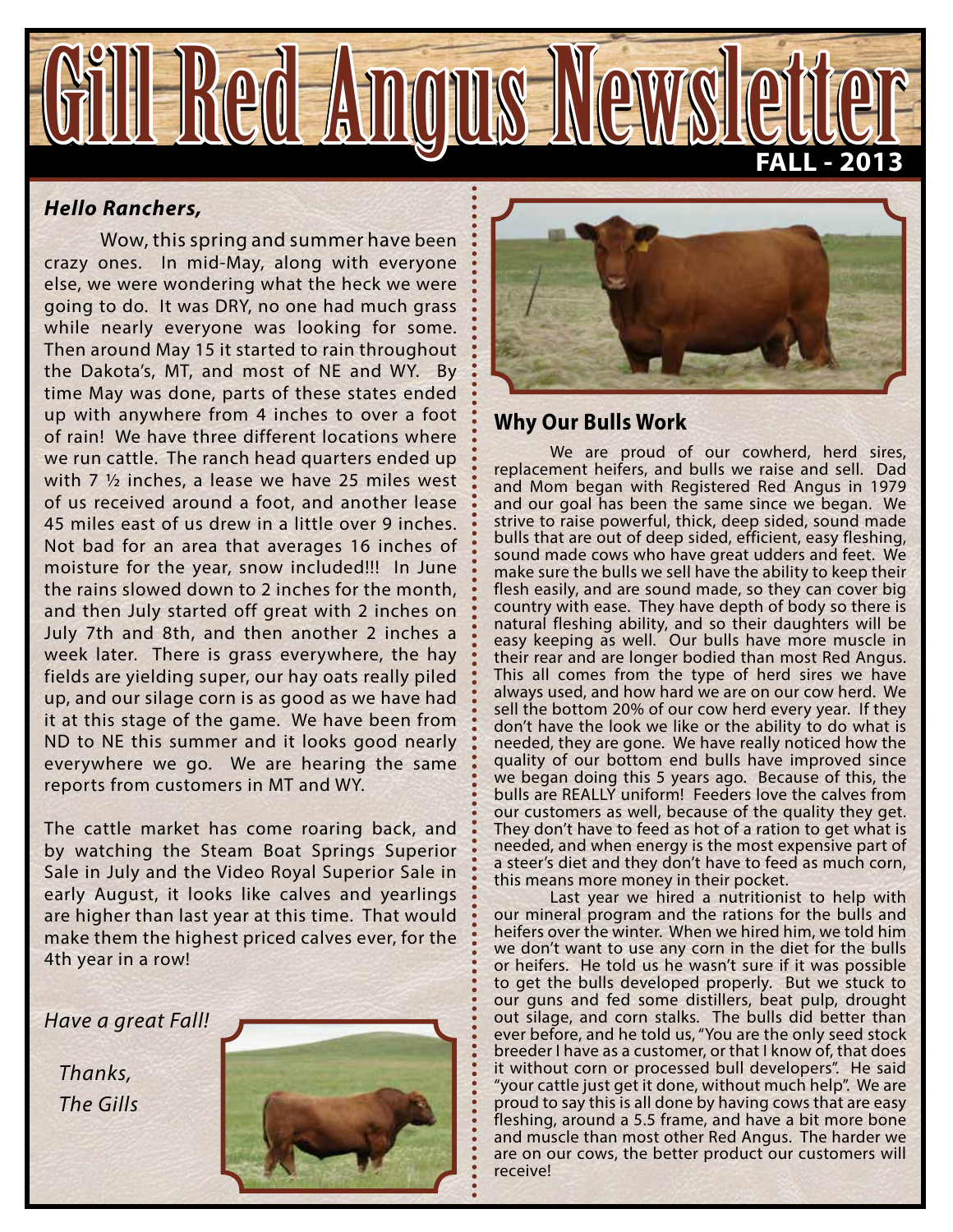*Larry taking Victory out to his girls.*

### **Our Ranch**

Over the last few years, we have grown our ranch acres, cow numbers, and added a yearling program to our portfolio. This summer we are running 100 yearling spayed heifers and 400 yearling steers on grass, while breeding 550 head of registered cows, 130 head of replacement heifers, and also put in 50 embryos. We are also running 135 yearling bulls on grass. (which will be the coming two-year olds in our sale next February). We run all these cattle on 18,000 acres at three different locations. We have 1600 acres west of us 25 miles, 4850 acres east of us 45 miles, just north of Mobridge, SD in the



Missouri River breaks, and the remaining at the headquarters near Timber Lake, SD. We put feed up on 1000 acres of this, as this summer we have 400 acres of oats to bale and chop, 250 acres of corn to chop, and 350 acres of grass/alfalfa for hay. The other 17,000 acres is pasture land. The cows that calve in May/June stay on grass year round without feeding them any hay, unless the snow comes and covers up the stockpiled grass or it gets too hard for them to get to the grass. The early calving cows are summered on the 4850 acres of grass 45 miles east of us until sometime in November. They come home in the fall and graze some regrowth on fields and some saved pastures, and we will start supplementing them in the third trimester. None of our cows are fed any grain throughout their life. We try to run them the way most commercial ranches run their cow herd so their offspring don't need any pampering to survive. We figure it takes us 25 acres to run a cow per year. The yearling operation gives us another hands on experience on how our customer's calves/genetics do after weaning. We also partner on several thousand head of our customers calves every year with a few different feedlots. We want to be involved in all aspects of the beef industry so we can continue to improve our genetics and help our customers make a profit.

# **You Buy, We Bid**

This is a program we started nearly 10 years ago. All you need to do to qualify is become a Gill Red Angus customer. (The more loyal you are to us, the harder we will work for you.)

We believe that if we are lucky enough to be your seed stock provider, then we should do more than just sell you a bull. We also provide you with a service. All ranchers are great at ranching, but their weakest part of their business is marketing. That is where we come in. If you tell us in advance when and where you are selling your calves or yearlings, we will do all we can to locate bidders and buyers. This service has helped put several thousand extra dollars into our customer's pockets. We don't get them all bought, but we do make them all bring more. There has been several times when we have had 2 or 3 different bids on the same set of calves. If you purchased your bulls from someone who doesn't provide marketing assistance, you would be missing out on these bids. Every bid helps your pocket. So remember, let us know at least a week in advance so we can do all we can to help you out.



*The sale block at the Superior sale "The Big Horn Classic" in Sheridan, WY.*

# **The Future of the Cattle Market**

Wow, the cattle market started to come back strong in early July. I watched the Steam Boat Springs Sale on Superior and am listening to the Video Royal sale now, and it is HOT! All weights are in high demand and it is a lot of fun watching ranchers get paid for their product. In fact, a set of Red Angus replacement heifers consigned by Burchfield Ranch, Cody, NE, weighing 500 lbs sold for \$211/cwt! Congrats Mark!!!

I visited with a feeder from KS yesterday who purchased two different sets of our customer calves last year. He told me he has been purchasing a couple groups of calves now for the last few years off the video, and he didn't get them bought this year because they were 50 lbs heavier and sold for \$8/cwt more than last year.

Just because the calves are selling higher than ever before, doesn't mean you should slack off on genetics, vaccinations, Source/Age tagging, etc. You still want to get the best price possible and every extra bid is more money in your pocket. We at Gill Red Angus are big believers in doing everything you can to capture all the cash possible on your calves or yearlings. So make sure you continue with the fundamentals, and if you are a Gill Red Angus customer, make sure you let us know when and where you are selling. We have feeders/buyers who want to feed our genetics.

# **Facebook**

We use Facebook as a social media outlet to let folks know about the happenings on the ranch. We also use it to promote all of our customer's calves. After you notify us of what, when, and where you are selling, we will try to get them posted on our Facebook page. We currently have over 1750 followers, plus it is on our website for anyone and everyone to read. This is a huge form of advertising for our customers' calves. Check it out and "Like" us as well.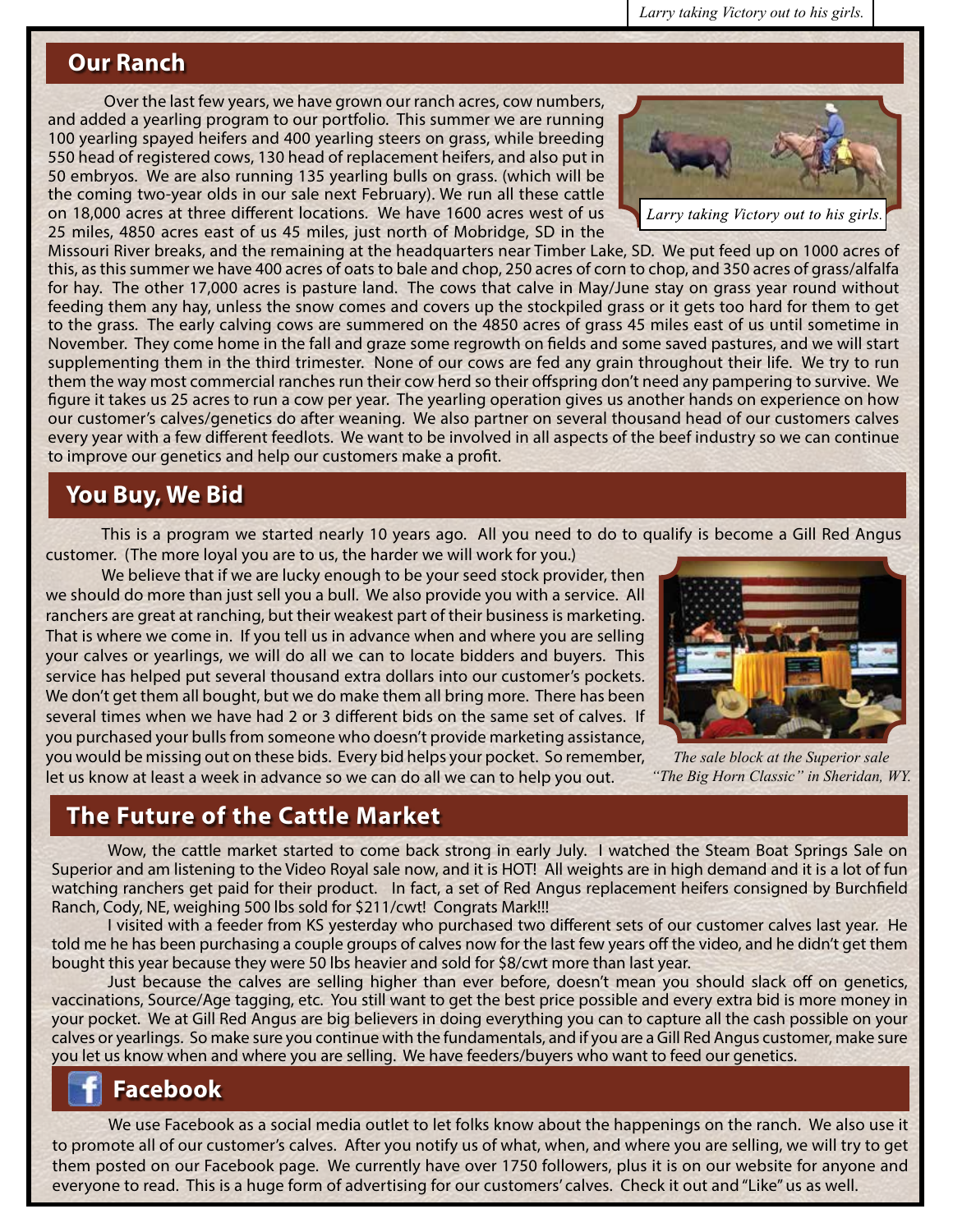# **The 1400 lbs cow vs the 1100 lbs cow**

There seems to be a huge push in the industry right now to make your cows small. We are told they are more efficient and you will make more money off a small cow because you can supposedly run 20% more cows on the same feed. We are also told a lighter weight calf will bring more per pound. Well that sounds real good. But let's dig into it a little deeper and make it an apple to apples comparison.

Let's start with the first argument. The industry tells us that you should be able to run 20% more cows on the same amount of feed when comparing an 1100 lbs cow to a 1400 lbs cow. So let's compare a ranch that can run 600 head of 1100 lbs cows compared to 500 head of 1400 lbs cows on the same feed resources. After a 5% death loss, you should have 285 steers off of the 1100 lbs cow herd. If the calves weigh 44% of the



cows weight, the average weaning weight will be 484 lbs with an average price of \$190/cwt or \$921/calf (by using the average price on Superior's Steam Boat Springs Sale). If you replace 15% of the cows a year, that comes to 90 cull cows that weigh 1100 lbs and sell for \$.81 or \$891 each. To replace those cows you will need to retain 105 heifers annually. Of the heifer calves you sell off the cow (after a 5% death loss) you will have 180 head that average \$846 if they sell \$10/cwt back from the steers. Of these replacement heifers in which you try to breed, you will cull 15%, or 16 head. If your cows mature out at 1100 lbs, then these heifers will be around 800 lbs. Taking the average Superior price of \$135/ cwt, they would be worth \$1080 each. Now you will need 5 more bulls to breed these cows and heifers since you have more cattle (15 heifers and 100 cows), and I used our last year bull sale average of \$4850 a bull. So after you add up all the income and expenses, the gross off of your 600 cows is \$487,875

Now, let's figure the 500 head ranch full of 1400 lbs cows. After a 5% death loss you would have 237 steers that weaned off at 43% of the dams body weight, for an average weaning weight of 602 lbs with an average price of \$172/ cwt or \$1035 per steer calf (by using the average price on Superior's Steam Boat Springs Sale). If you cull 15% of the cows, you will have 75 head of 1400 lbs cows to sell at the same price as the 1100 lbs cow of .81/cwt for a total of \$1134/ cow. You would need to retain 90 head of replacement heifers to replace the 15% of cull cows. So you would then sell 148 heifers off the cow (after a 5% death loss) at \$954 each, priced at \$10/cwt back from the steer mates. If you have the same amount open as the other group, which is 15%, you would have 14 head to sell that will weigh 1000 lbs, and by using the average price for that weight on Superior, they would be worth \$128/cwt or \$1280 each. After adding everything up, the gross sales are \$492,092.

So as you can see, it is actually the opposite of what they tell us. By these figures, the difference is over\$4000 more made off the 1400 lbs cow. What isn't figured in yet is the extra calving facilities, labor you have at calving, pasture care, etc, plus the extra vet expenses you have to run the extra cows, or in this case, 100 head of cows and their calves and 19 replacement heifers. After you add that all up, it could cost you from \$10,000 to \$15,000 or more annually to have the smaller made cow. Plus, this type of smaller framed calf will not get the premium sale day just because he is lighter. The lighter calves that get the real premium are the second cuts of the medium framed cows, as the smaller framed calves will finish too small and have higher yield grade 4's as they get too fat too early which is a huge discount to the feeder.

We want you to know that we are not promoting or advocating a big cow, as you can get them too big. However, we think you need to run the right type of cow, the kind that your environment allows you to run and that maximizes your profit. We just wanted to point out that there is nothing wrong with a 1400 lbs cow if your environment allows it. What we do think is important, is the type of cow you run. We feel it is real important to have an easy keeping, big bodied type cow, one that is sound, fertile, and has the performance in her to raise the type of calf that the feeder will want to feed. So, before you run out and change your program, do your own math and see what works for you. Remember, there is a reason why feedlots from all over the country come to this area to buy their calves, while paying a whole lot more for them here than they do anywhere else throughout the country.

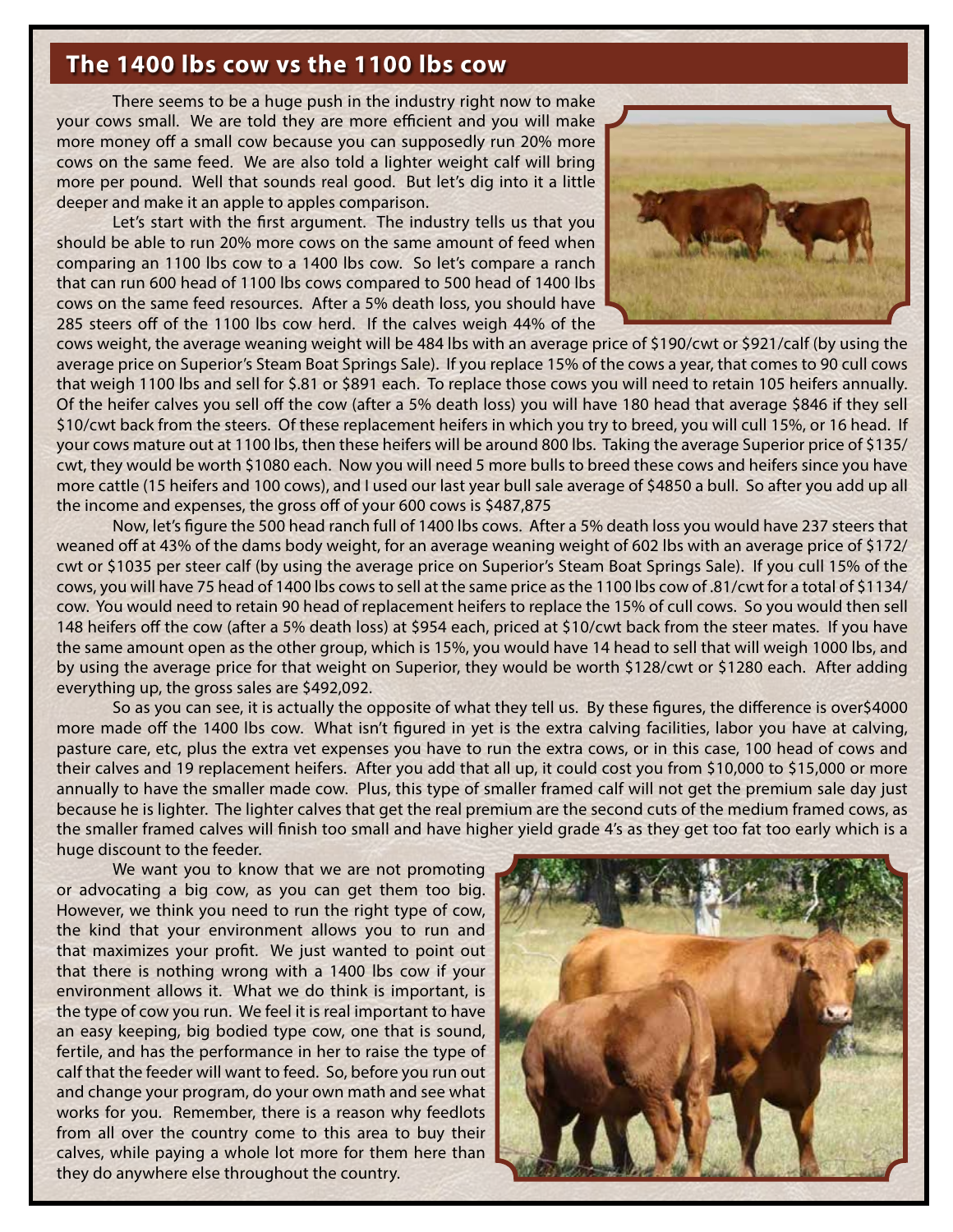# **When you sell**

When you sell, wherever it is and however you do it, there are a few things you need to do beforehand. Please read below and make yourself a check list so you don't leave any money on the table.

- **1.** Vaccinate your calves with the proper vaccinations and have proof you did it in your hands on sale day for the buyers. By vaccinating a few weeks before you sell, your calves will bring a minimum of \$8/cwt more than if they were not vaccinated.
- **2.** Let buyers know when and where you are selling. An easy way to do this if you are a Gill Red Angus customer is to contact us before you sell. We will make calls to potential buyers and to the Red Angus office, who will then send out an email to their buyers list as well.
- **3.** Use the Red Angus Source and Age Tag. It is only \$.99 a tag (less expensive than a traditional tag). This tag has proven to make the seller some extra money.

# **Pre-weaning Shots**

# *Gill Red Angus (VAC) Vaccination Recommendations:* **Vaccinate your calves prior to weaning to the following: 5-way • 7-way • Pasteurella • Mycoplasma**

It only makes sense to get this done. The cost to give pre-weaning shots is hardly anything when you will get at least an \$8/cwt or \$45 return on your investment (assuming a 550 lb calf ). Go buy the vaccine and vaccinate your calves; it pays!

Another perk of being a Gill Red Angus customer is you will qualify for a 3% discount on all your vet supplies through three different locations. DeTye vet supply out of Sturgis, SD has been working with us now for nine years. Out of Washburn, ND, River Ag will again give us the same discount for the third year in a row. New this year, Stockmen's Supply out of Mandan, ND will now honor the 3% discount as well. Whether you want to buy from a North Dakota or a South Dakota company, make the call today and get your fall vaccinations from any company, you will be glad you did.





*All Gill customers can receive a 3% discount on all vet supplies through DeTye Vet Supply, River Ag or Stockmen's Supply!* **866-438-7541 701-226-5861**



999999 **RED ANGUS** 

# **Let us know in advance when you are selling**

It is very important that you give us a couple weeks advance notice when and where you plan on selling. If you wait until the last minute, then we cannot contact as many potential buyers, plus we may have to make other arrangement to bid on your calves. We have calves selling nearly every day, sometimes in a couple different locations throughout the fall and winter. We need time for all of it. By calling us well ahead of time, it will make our lives easier and hopefully your pockets fuller.

# **The Red Angus FCCP Source & Age Tag (The Yellow Tag)**

As a Red Angus seed stock provider, we would rather our customers use the Red Angus tag, for a few reasons. First, the more calves that go through the program, the more industry respect there is for our breed, which in turn will open up new marketing programs for Red Hided calves. Secondly, it is by far the most affordable Source and Age program there is at only 99 cents a calf! But if you choose not to use the Red Angus tag, we strongly encourage you to use some sort of a Source and Age program, so you are eligible to receive a top price. Remember, if you don't, you will automatically eliminate all the buyers who want to feed only Source and Aged cattle. Why eliminate a potential buyer? Every extra bid is another dollar in your pocket!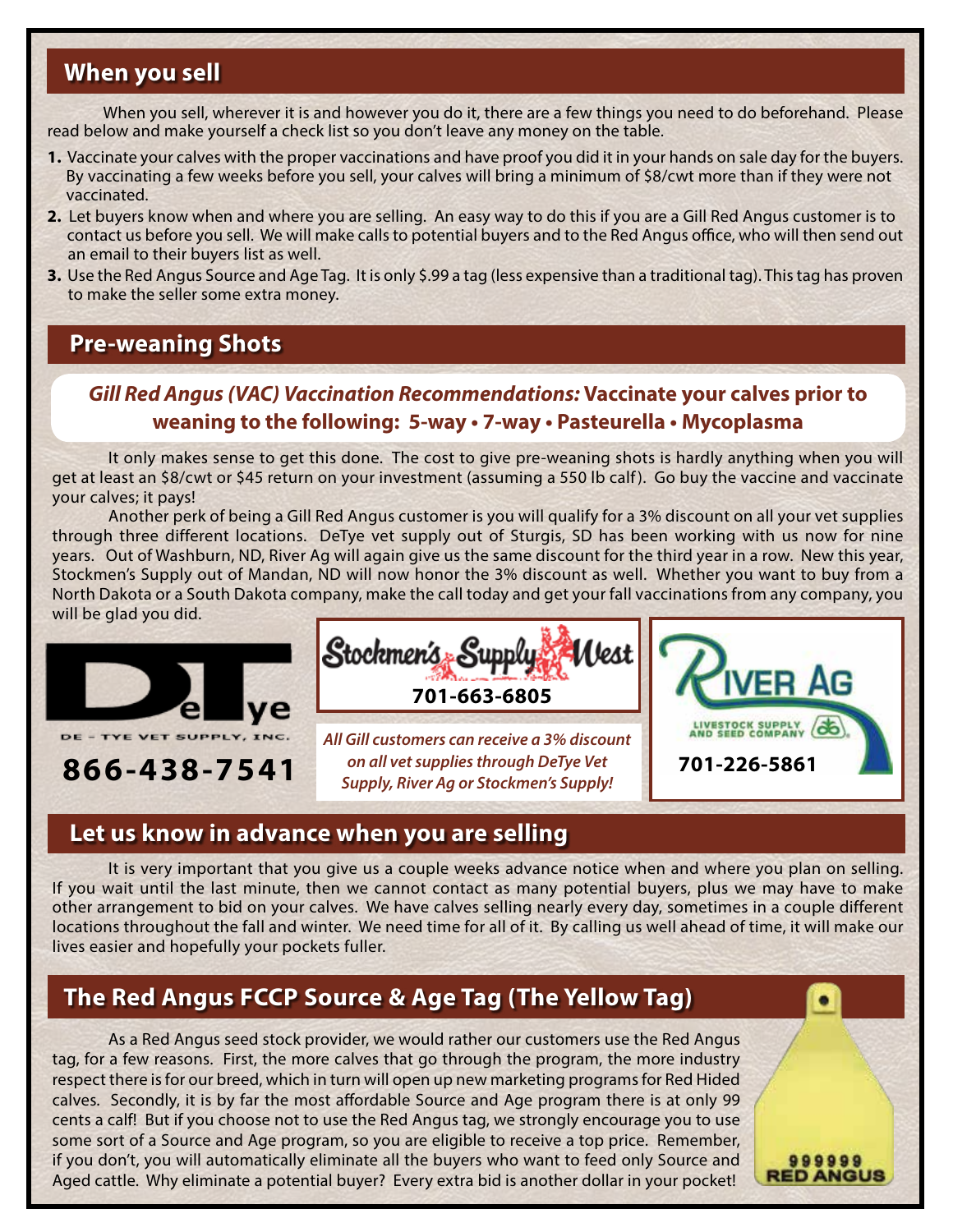# **Why should I buy my bulls from Gill Red Angus**

**1.** In this day and age, you can buy similar pedigrees nearly wherever you go. Several AI bulls are available and it seems like most breeders use the same ones. Here at Gill Red Angus, we will only use a bull if he will take our program forward, not just because he looks pretty in a semen book or because he has a pretty set of EPD's. We choose herd sires that are out of cows that has everything we desire. If she has a tipped udder, a bit harder keeping, poorer disposition, or shabby feet, we won't have a second look at the bull. By doing this, and culling our cow herd as hard as we do, you are sure to get a top quality product when buying from Gill Red Angus.

**2.** We develop the bulls with the buyer in mind. We make sure they are sound, and stand behind our product 100%.

**3.** Customer Service – We are one of the only seed stock providers who will work hard to find a bidder/buyer for your calves. We are on the phone or road all the time visiting with feeders and order buyers so our customers will get paid top dollar. We also advertise in magazines and on the radio promoting our customers calves throughout the fall. Our customers have 20,000 head of calves to sell annually, and we try to bid on all of them if the customer lets us know when/where they are selling. Last year, we purchased either for ourselves or on order a little over 6500 head while being contending bidder on approximately 12,000 other calves. Our customers also qualify for discounted vet supplies through three different vet supply companies: DeTye Vet Supply, out of Sturgis, SD, Stockman's Supply out of Mandan, ND and River Ag out of Washburn, ND.

**4.** Quality bulls in volume. We feel we cull our cow herd<br>harder than any other seed stock provider out there. Because of this, our offering of bulls are second to none and are extremely uniform. But at the same time, we continue to grow our cow herd and offer more bulls each year. We will have one of the largest sales in the breed, as we will offer 210 bulls and 200 commercial replacement heifers. You will be able to get all your seed stock needs at one location, plus

# **Expensive bulls aren't that expensive**

#### *Posted on March 4, 2013 published by www.blackinkwithcab.com*

Growing up I remember arguing with my parents, telling them their economic reference points were stuck in the 1950s. They would tell me about times when a loaf of bread cost a nickel, the movies cost a dime, etc.

Any son hates to admit that they might be acting like their parents, but lately I have caught myself using economic reference points that are getting a bit dated. I still think all hotel rooms should cost less than \$80, I should be able to take my family of four to the movies for less than \$20, and \$30,000 should buy the biggest, nicest truck on the market. If I am honest, I've had some of the same thoughts when reading Angus bull sale reports over the past couple of years. "Wow, can a commercial guy really afford to pay THAT for a bull?"

To recalibrate my economic reference points, I started doing some math. A few months ago, Miranda wrote about a calculator that Jim McGrann, emeritus ranch management economist at Texas A&M, developed to help determine what you could pay for a bull. I played around with that calculator and used the "pounds of calf required to pay bull depreciation" feature for this comparison. I used to think of \$3,000 as a good average price for a registered Angus bull for a commercial herd, so I started from there.

you will qualify for the extra customer service that Gill Red Angus provides when you become a Gill Red Angus customer.

**5.** Age advantage or yearling bulls – We calve cows in late winter and then again in May/June. The late winter calves will raise the yearling bulls while the May/June calving group raise the bulls that make up the two-year old bulls. These are planned breeding's as this year we started breeding early and pulled bulls on July 1 for the late winter calving group. We then began breeding again late July and will pull bulls September 15 for the May/June calving group. There are hardly any Red Angus sales in the country where you can go and find 200+ bulls selling from one breeder.

**6.** Marketing your calves – we are getting all the bases covered when it comes to helping you market your calves. Two years ago, Mobridge Livestock and Gill Red Angus started the only All Red Angus Commercial Calf Sale in the country, and it has grown to a great event. Last fall we had 6000 head of Red Angus calves consigned and sell. We take out ads, make LOTS of phone calls promoting it and have always carried a big stick bidding on calves at this sale. Along with Mobridge Livestock, we work with the other auction barns, like Ft Pierre Livestock, Faith Livestock, Presho Livestock, Philip Livestock and Hub City Livestock to make sure Red Angus is being promoted the way they should be. We also work closely with Kim Ulmer, Patrick Maher, and Kevin Fettig; all three are order buyers who place bids on our customer's cattle privately, at the ranch. Then new this year, we are working real closely with Clint Berry and John Andras, both of whom work for Superior Livestock. They will travel all over the country to help you consign your calves to Superior Livestock. This is Clint's first year with Superior, but we already have customers selling their calves through Clint from both North and South Dakota! So whether it is on the farm, through the barn, or off the ranch, we can help you get your calves marketed the right way.

I went back in time about 5 years when feeder cattle were worth \$90/cwt. and cull bull prices were \$60/ cwt. With those assumptions (and a 4-year productive life), that \$3,000 required 21.3 lb. of calf to pay for his depreciation. Using today's figures of \$175/cwt. feeders and \$90/cwt. salvage bull price, a \$5,000 bull only requires 19.3 lb. of calf to cover his depreciation. So my \$3,000 average needs to be increased to \$5,000 to remain on par. Also, looking at "lb. of calf to pay for bull depreciation," a \$1,000 additional investment (going from \$5,000 to \$6,000) only requires an additional 5.7 lb. of calf from that bull to pay for himself.

Another way to look at it: every additional 6 lb. of weaning weight a bull can bring to my cowherd is worth me paying \$1,000 more. Using my \$5,000 base, if I find a bull with an 18-lb. WW EPD advantage over the average bull, he's worth \$8,000. That doesn't even get into the added value a bull with better carcass EPDs can bring. So going back and looking at some of the prices paid for registered Angus bulls in recent sales I am convinced most cattlemen are way ahead of me in doing this math. Paying up for a good bull really makes sense…. and dollars and cents.

 **Mark McCully CAB Vice President**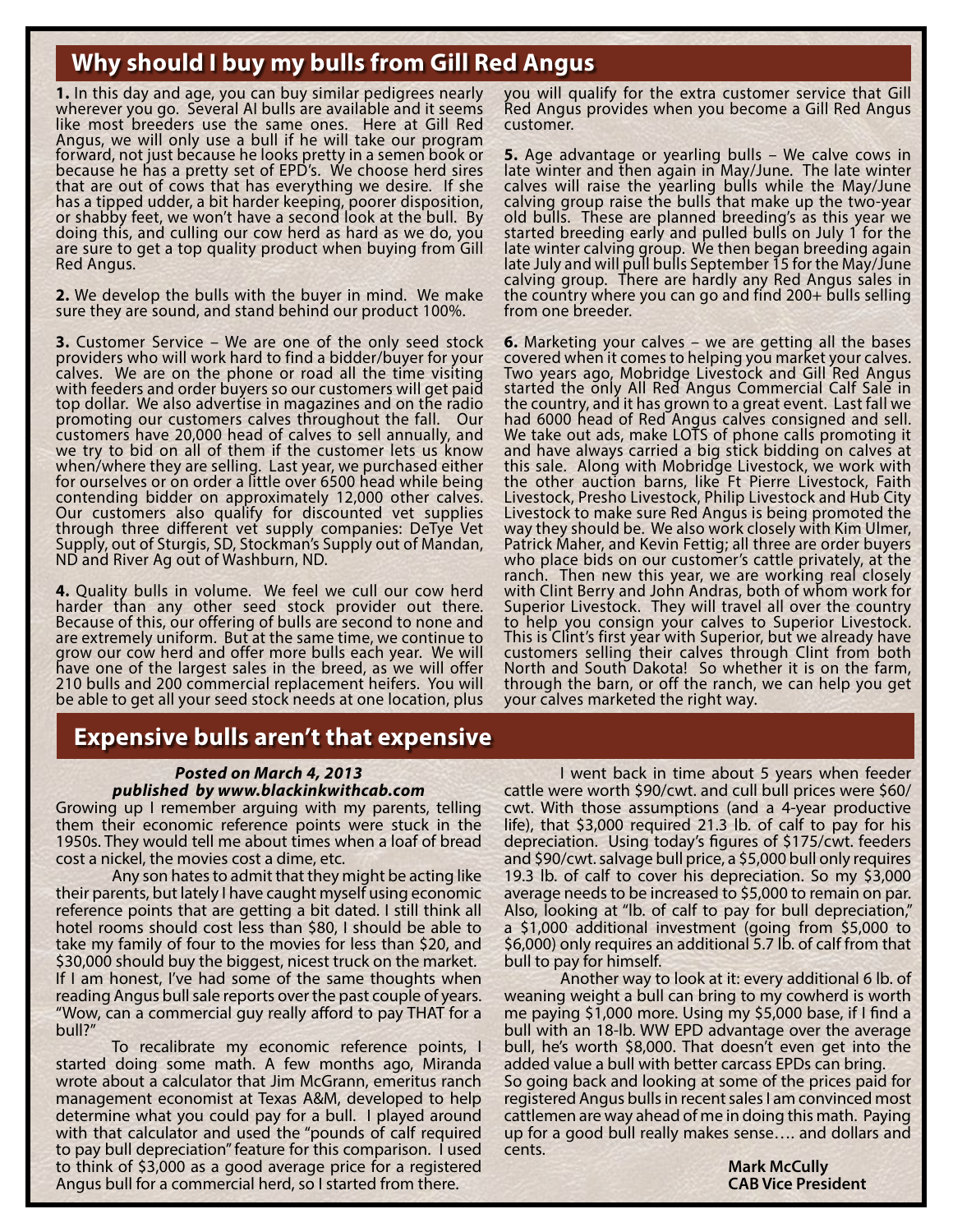# **2013 Sale Report**

- **98 Coming Two-Year Old Red Angus Bulls \$5,403**
- **96 Yearling Red Angus Bulls \$4,247**
- **194 Bulls Total \$4,831**
- **8 Registered Bred Heifers \$4,531**
- **4 Registered Open Heifers \$4,001**
- **72 Commercial Bred Heifers \$1,660**
- **129 Commercial Open Heifers \$1,208**

#### **Top Selling Bulls:**

#### **Two Year Olds:**

**•** Lot 16 LMG Gills No Doubt 1865, 5/9/11 son of LMG Gills No Doubt 9018 to the Wock Ranch, Dickinson, ND at \$9,000. **•** Lot 4 LMG Gills Diesel 1859, 5/24/11 son of LMG Gills Vin Diesel

7611 to Randy Kahl, Mandan, ND at \$8,000.



- Lot 6 LMG Gills Rollo 1834, 5/3/11 son of Sanderson King Rollo 22V to Bill Klesalek, Mandan, ND at \$8,000.
- Lot 7 LMG Gills No Doubt 1809, 5/10/11 son of LMG Gills No Doubt 9018 to Randy Kahl, Mandan, ND at \$8,000.

**•** Lot 47 LMG Gills Rollo 1833, 5/5/11 son of Sanderson King Rollo 22V to Allan Birkeland, Warwick, ND at \$8,000.

**•** Lot 7 LMG Gills No Doubt 1809, 5/10/11 son of LMG Gills No Doubt 9018 to Randy Kahl, Mandan, ND at \$8,000.

#### **Yearling Bulls:**

**•** Lot 109 LMG Gills No Doubt 2044, 3/2/12 son of LMG Gills No Doubt 9018 to Dan and Taro Hooper, Merriman, NE and Crump Red Angus, Gillette, WY at \$16,000.

**•** Lot 113 LMG Gills Super Dawg 2082, 3/11/12 son of WR Mr Red Dawg 5335 to the Olson Ranch, Selby, SD at \$9,000.

**•** Lot 116 LMG Gills Vin Diesel 2034, 3/14/12 son of LMG Gills Vin Diesel 7611 to Randy Opheim, Selby, SD at \$9,000.

**•** Lot 108 LMG Gills Big Statement 2098, 3/9/12 son of C-T Grand Statement 1025 to Stradinger Ranch, Isabel, SD at \$8,500

**•** Lot 106 LMG Gills Outrider 2009, 1/1/12 son of Bieber Outrider W388 to the Dahner Ranch, Almont, ND at \$8,000. **Registered Bred Heifer:**

**•** Lot H1 LMG Miss Dynette 1329, 3/20/11 daughter of RED Towaw Indeed 104H bred to 1DR Victory 0034 to the Fick Ranch, Inman, NE and Route 9 Red Angus, Mackinaw, IL at \$11,000.

#### **Registered Open Heifer:**

• Lot H11 LMG Miss Lydia 2640, 2/29/12 daughter of WR Mr Red Dawg 5335 to Hickory Hill Red Angus, Taft, TN at \$6,000. **Commercial bred Heifers:**

**•** The top draft of commercial bred heifers went out at \$1,900 on a draft of 15 head selling to Deana Jak, Inc from PN consigned by Schroeter Ranch, Madison, NE.

**•** The commercial open heifers topped at \$1,325 for 20 head selling to Jarrod Schelske of Kennebec, SD.

# **Yearling Program**

This year we added a yearling program to Gill Red Angus, which involves running 100 heifers and 400 steers on grass over the summer. All of them were purchased from our bull customers as calves. By adding this new segment to our ranch, it has really helped our customers since we bid on A LOT of lighter weight calves last fall to get the 500 head. In fact, we bid on approximately 1500 head of steers/heifers that weighed between 400 and 450 lbs to get them purchased. Most of these yearlings came to us in smaller groups sale day, which helped several of our customers instead of just a couple. The average size per lot that we bid on was 35 head, which means we



purchased calves from 14 different customers and bid on/purchased from approximately 40 total customers. This added an average of \$15 to each calf that we bid on. It has been fun watching them grow and identifying the cattle that do well. It gives us more experience with our genetics and how we can still improve on them.

*The Gill Red Angus Customer Service Program...#1 in the Industry!*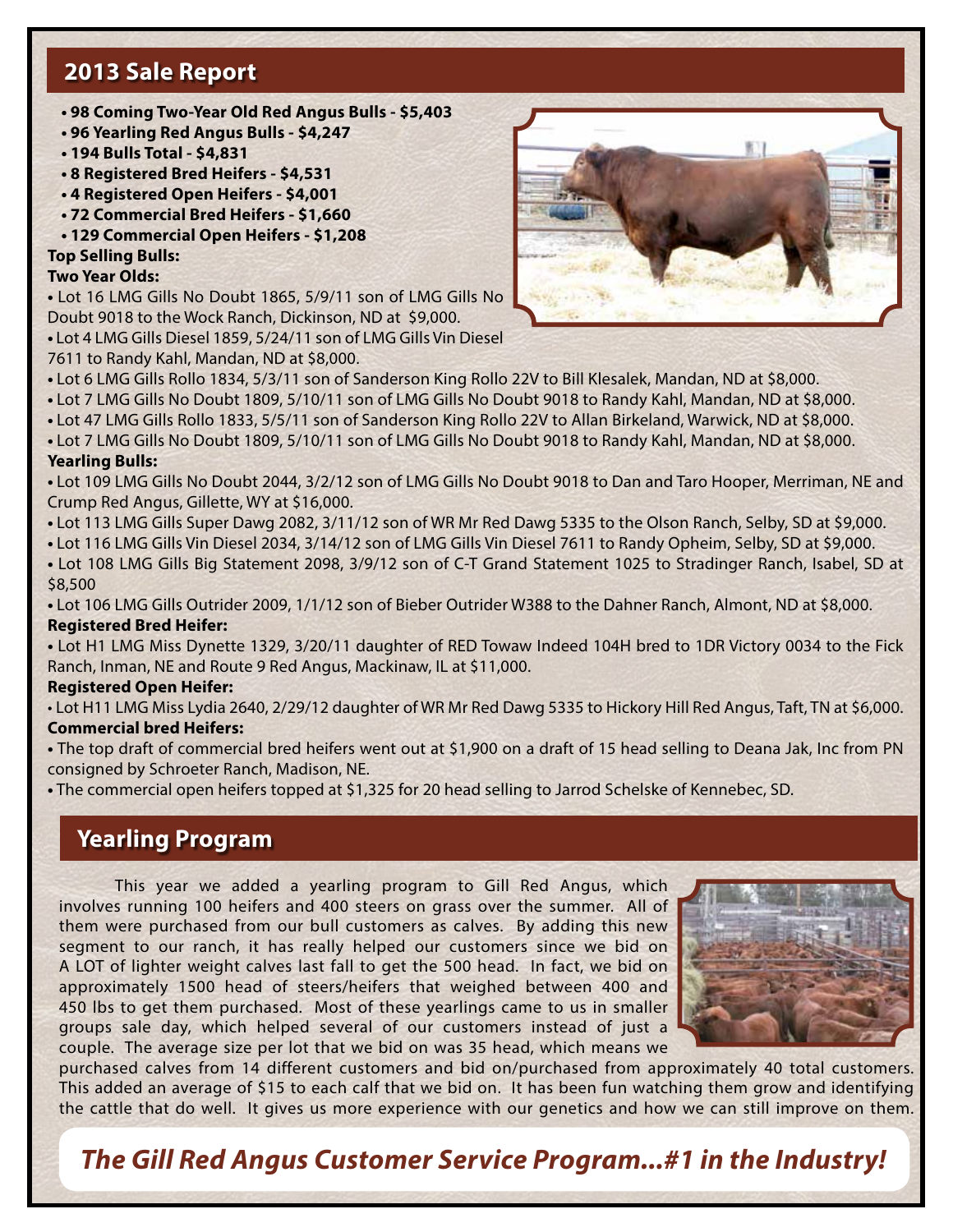# **Message from Hoss**

After serving as RAAA Commercial Marketing Director for the past 6 years, I understand the effort it takes to drive demand for feeder cattle. Although each of us would be the first in line to testify about the superior traits that Red Angus bulls deliver to our cowherds, capturing that bred-in value at sale time each and every year requires marketing effort vs. just crossing your fingers and wishing for a good day.

I've seen first-hand the work that the Gill Family puts into drawing "extra" attention to their customers calves. From working with feeders and/or order buyers, to promoting their customers' calves prior to sale day via their own communication lines or relying on the RAAA Marketing Programs' channels, or even building relationships with various marketing outlets to help ensure Gill bull customers have the access they need to be successful. The Gill Family is eager to do the "leg work" necessary to help their customers capture the value of the superior genetics delivered by the bulls they purchase from Gill Red Angus.

I've worked for several years with Red Angus bull customers throughout the Dakota and Nebraska region. In my new position as a Superior Livestock Auction representative I have heightened my previous efforts and continue to rely not only on the quality of the cattle, but of the cattlemen themselves that call this region home. I realize that you have multiple choices when it comes to marketing your feeders. Whether it's taking advantage of the established traditions of the regional livestock markets mentioned earlier in this newsletter or trying your luck via private treaty. But if you are looking to market your cattle in front of the nation's largest buyer base - Superior Livestock Auction, you can trust that the Gill family will be eager to help you capture the value bred-in your calves.

If you are hunting for a way to capture the value you've invested in by buying Gill Red Angus bulls, I'd love to visit with you about marketing your cattle The Superior Way. Please give me a call and I thank you for the chance to earn your business.

### **Clint Berry (Hoss) (417) 844-1009 clintberry75@gmail.com**

*About Hoss:* Clint "Hoss" is a past Commercial Marketing Director for the National Red Angus office and has been a huge benefit to the breed and a great friend of ours. This summer he struck out on his own and is now working for Superior Livestock. He will also be working with Gill Red Angus to help market our bull customers' calves through Superior for those who want another marketing option. He will also work as a sale representative to help market our bulls and our customer's commercial replacement heifers. Hoss knows cattle and is a straight shooter. Give him a call anytime to discuss your marketing options on your calves and for your bull needs next spring.



*Clint Berry - AKA "Hoss"* 

# **Annual "You Buy, We Bid" Bull and Heifer Sale**

**February 18th at the Ranch near Timber Lake, SD Selling: 210 bulls**

- **120 Two Year Old bulls**
- **90 Yearling bulls**
- **Plus 200 Commercial Replacement Heifers (consigned by top end customers)**
- **Sale broadcast live online with Superior Livestock**

#### **Sale Bulls**



The yearling bulls are all born late winter and are weaned in September. After being weaned they are fed a high roughage ration which consists of silage, corn stalks/wheat straw, oats hay, and distillers. They won't get any corn and we will expect them to gain around 3 lbs a day. The coming two-year olds were weaned in November and were wintered just like our replacement heifers. They were turned on grass early May and will stay there until October. They will go on a ration that consists of the same product the yearling bulls are getting. Last winter, neither group was ever on a ration hotter than a .45 mcal. They are fed to see their genetic potential, but not to get fat. We want to develop them as best as we can while keeping them as fertile as possible. We cull anything that doesn't look sound, doesn't have the performance or eye appeal we demand, and we also try to cull anything that doesn't have a disposition we like.

The 200 head of replacement heifers are all customer owned. These come from some of our top customers who breed cows that work for the rancher, not the other way around. Last year they weighed from 700 lbs to 850 lbs. Depending on the customer, some calved in February while others calved in April. These heifers are good and will make great cows.